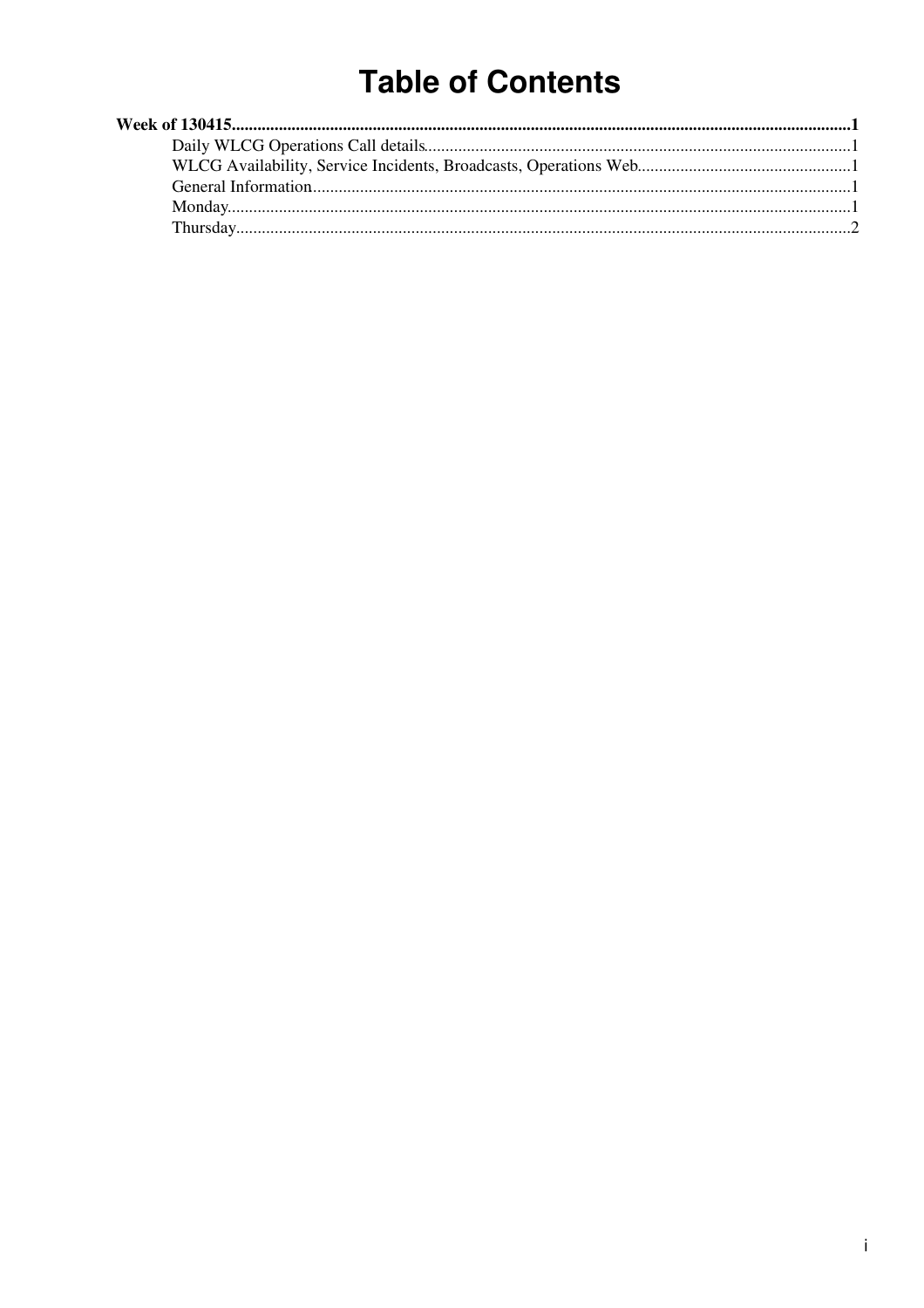# <span id="page-1-0"></span>**Week of 130415**

## <span id="page-1-1"></span>**Daily WLCG Operations Call details**

To join the call, at 15.00 CE(S)T Monday to Friday inclusive (in CERN 513 R-068) do one of the following:

- 1. Dial +41227676000 (Main) and enter access code 0119168, or
- 2. To have the system call you, click [here](https://audioconf.cern.ch/call/0119168) $\Phi$

The scod rota for the next few weeks is at [ScodRota](https://twiki.cern.ch/twiki/bin/view/LCG/ScodRota)

### <span id="page-1-2"></span>**WLCG Availability, Service Incidents, Broadcasts, Operations Web**

| <b>VO Summaries of Site Usability</b> |  |  | <b>SIRs</b>                                             | <b>Broadcasts</b>                             | <b>Operations Web</b> |
|---------------------------------------|--|--|---------------------------------------------------------|-----------------------------------------------|-----------------------|
|                                       |  |  | ALICE ATLAS CMS LHCb <sup>R</sup> WLCG Service Incident | Broadcast archive <sup>s</sup> Operations Web |                       |
|                                       |  |  | Reports                                                 |                                               |                       |

### <span id="page-1-3"></span>**General Information**

|                       | <b>General Information</b> | <b>GGUS Information</b> LHC Machine | <b>Information</b>                        |                                |
|-----------------------|----------------------------|-------------------------------------|-------------------------------------------|--------------------------------|
| <b>CERN IT status</b> | <b>WLCG</b> Baseline       |                                     | $WLCG$ Blogs <sup>R</sup> GgusInformation | Sharepoint site $\mathbb{F}$ - |
| board $\blacksquare$  | Versions                   |                                     |                                           | LHC Page $1\blacksquare$       |

### <span id="page-1-4"></span>**Monday**

Attendance:

- local: AndreaS, Jarka, Simone, MariaD
- remote: Lisa (FNAL), Onno (NL-T1), Michael (BNL), Lucia (CNAF), Wei-Jen (ASGC), Xavier (KIT), Tiju (RAL), Kyle (OSG), Rolf (IN2P3), Rob (OSG)

Experiments round table:

- ATLAS [reports](https://twiki.cern.ch/twiki/bin/view/Atlas/ADCOperationsDailyReports2013) [\(raw view\)](https://twiki.cern.ch/twiki/bin/view/Atlas/ADCOperationsDailyReports2013?raw=on) •
	- ◆ T1s:
		- ◊ Some failures in the weekend copying data to FZK-LCG2. [GGUS:93320](https://ggus.eu/ws/ticket_info.php?ticket=93320) . Problem went away by itself. The ticket can be closed and another one will be opened if the problem reappears.
- CMS [reports](https://twiki.cern.ch/twiki/bin/view/CMS/FacOps_WLCGdailyreports) ([raw view\)](https://twiki.cern.ch/twiki/bin/view/CMS/FacOps_WLCGdailyreports?raw=on) •
	- ♦ No significant events in last days.
	- LHC / CMS ♦
		- Rereconstruction of 2012 data in the tails, load at the T1 sites small. User's analysis ◊ goes on at constant pace.
	- CERN / central services and T0 ♦ ◊ ntr
		-
	- ◆ Tier-1: ◊ ntr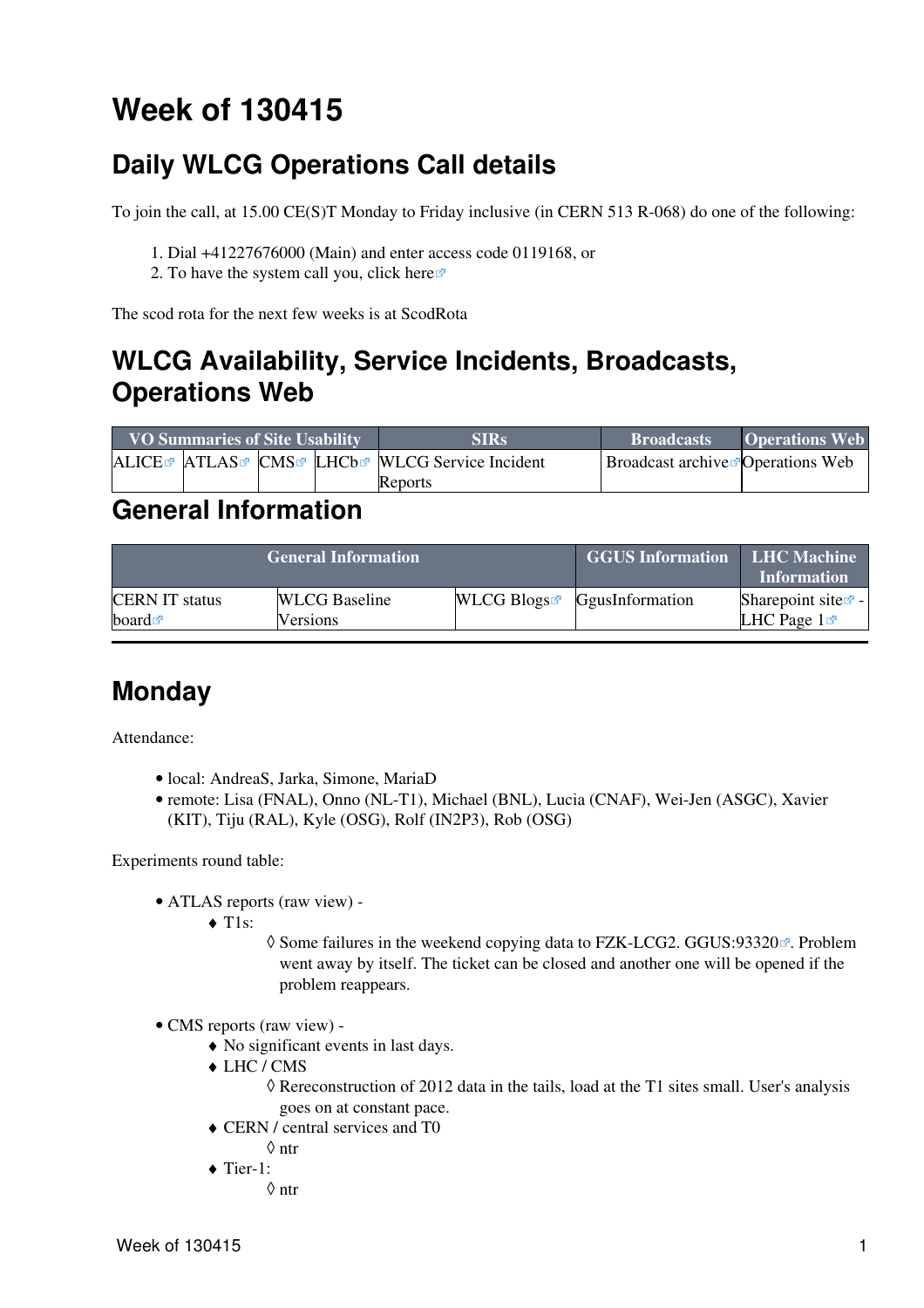$\blacklozenge$  Tier-2:

◊ ntr

- ALICE •
	- CNAF: VOBOX host cert expired Sat afternoon, causing CNAF to get steadily drained of ♦ ALICE jobs since  $04:30$  today (GGUS:  $93319$ <sup> $\circ$ </sup>) [Lucia adds that they already requested a new certificate but the CA is late in delivering it]
	- KIT: concurrent jobs cap lowered to 2500 on Fri afternoon to avoid overloading the firewall ♦ with off-site SE accesses while the new Xrootd servers are being debugged
- LHCb [reports](https://twiki.cern.ch/twiki/bin/view/LHCb/ProductionOperationsWLCGdailyReports) [\(raw view\)](https://twiki.cern.ch/twiki/bin/view/LHCb/ProductionOperationsWLCGdailyReports?raw=on) •
	- ♦ Apologies for not attending due to LHCb Analysis and Software week
	- ♦ Still mainly user jobs
	- ◆ T<sub>0</sub>:
		- ◊ Still pb with SLS LFC sensor
	- Activities: ♦
		- ◊ Re-stripping postponed until beginning of May, will start with latest reprocessed data to take advantage of files still on disk. Then jobs will trigger staging from tape. Tier1s should be prepared for high staging rate then for achieving the rest ripping within 60 days:

| Total              | TB        | Rate (MB/s) |
|--------------------|-----------|-------------|
| <b>CERN-RDST</b>   | 259.4 50  |             |
| <b>CNAF-RDST</b>   | 794.6 153 |             |
| <b>GRIDKA-RDST</b> | 643.5 124 |             |
| IN2P3-RDST         | 696.8 134 |             |
| PIC-RDST           | 201.4 39  |             |
| <b>RAL-RDST</b>    | 575.8     | 111         |
| <b>SARA-RDST</b>   | 537.7     |             |

Sites / Services round table:

- ASGC: ntr
- BNL: ntr
- CNAF: ntr
- FNAL: ntr
- IN2P3: ntr
- KIT: ntr
- NL-T1: reminder from NIKHEF about a network maintenance intervention this Thursday affecting both computing and storage services; the queues will be drained starting from Wednesday afternoon.
- PIC: ntr
- RAL: ntr
- OSG: ntr
- Dashboards: ntr

AOB:

## <span id="page-2-0"></span>**Thursday**

Attendance:

- local: AndreaS, Jarka, Simone, Xavier, Gavin, MariaD
- remote: Xavier (KIT), David (CMS), John [\(RAL](https://twiki.cern.ch/twiki/bin/view/LCG/RAL)), Lucia (CNAF), Ronald (NL-T1), Rolf (IN2P3), Rob (OSG)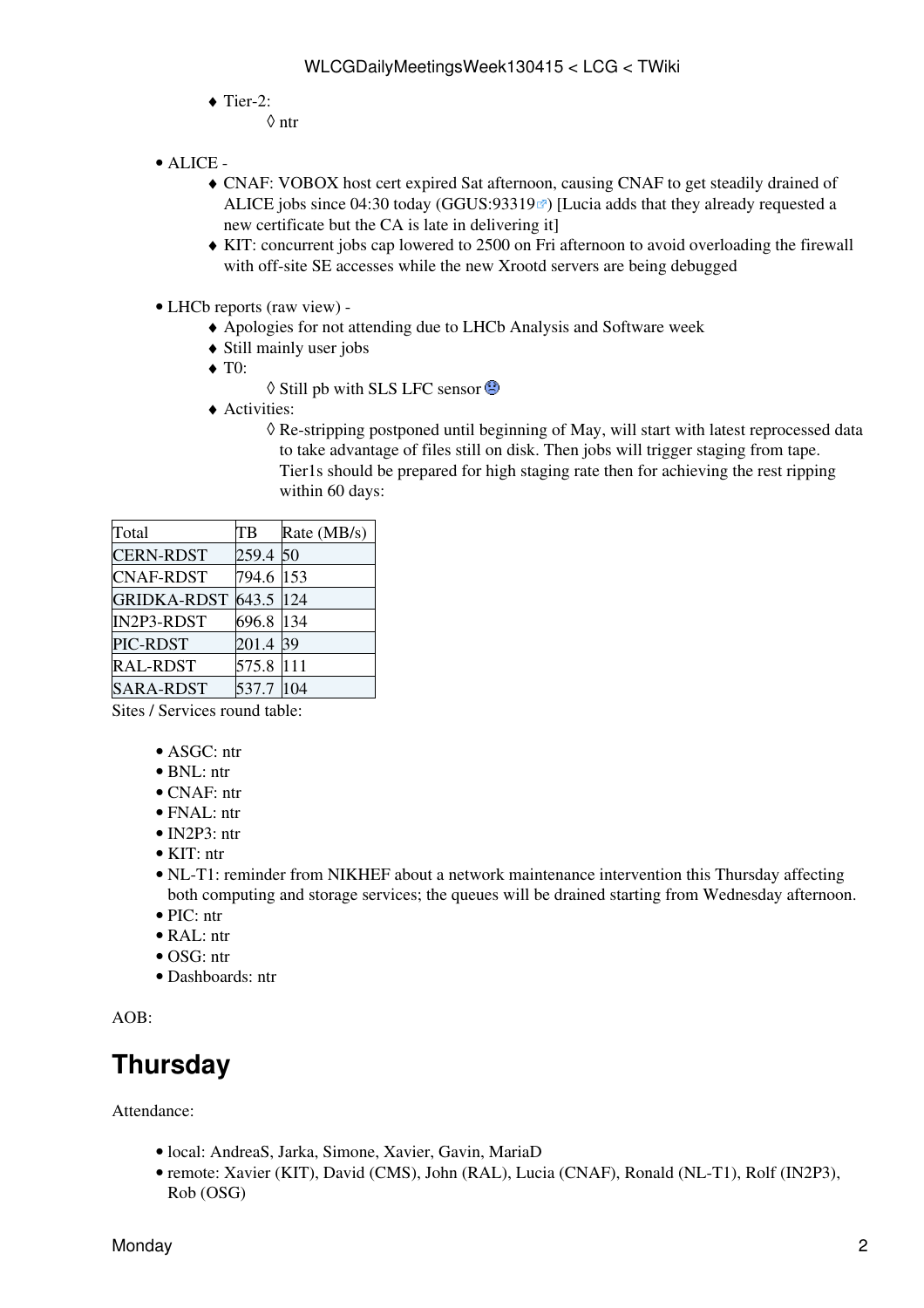Experiments round table:

- ATLAS [reports](https://twiki.cern.ch/twiki/bin/view/Atlas/ADCOperationsDailyReports2013) [\(raw view\)](https://twiki.cern.ch/twiki/bin/view/Atlas/ADCOperationsDailyReports2013?raw=on) •
	- Central services ♦
		- SAM-ATLAS-PROD machine was down since 16th of April 13:40 . ◊
			- <https://cern.service-now.com/service-portal/view-incident.do?n=INC279368> $\sigma$ . The importance of the machine was 5 (very low), while it should have been >50: this has been changed yesterday (Wed) around 14:00 . Problem fixed at 10:30 of Thursday morning.
		- SARA-MATRIX ~2800 transfer failures: the certificate has expired on Tuesday. ◊ GGUS:93353 $\sigma$  solved: the same day, the issue was fixed.
		- RAL-LCG2: still some transfer failures at low rate with "checksum mismatch". ◊ [GGUS:93315](https://ggus.eu/ws/ticket_info.php?ticket=93315) updated on Tuesday. Under investigation.
- CMS [reports](https://twiki.cern.ch/twiki/bin/view/CMS/FacOps_WLCGdailyreports) ([raw view\)](https://twiki.cern.ch/twiki/bin/view/CMS/FacOps_WLCGdailyreports?raw=on) •
	- LHC / CMS ♦
		- Rereconstruction of 2012 data in the tails, load at T1's continues to tail off. Analysis ◊ load continues as usual.
	- CERN / central services and T0 ♦
		- ◊ [GGUS:93372](https://ggus.eu/ws/ticket_info.php?ticket=93372) @ CMS [VOMS](https://twiki.cern.ch/twiki/bin/view/LCG/VOMS) -- currently correcting some manually entered incomplete DN's.
	- ◆ Tier-1:
		- © [GGUS:93440](https://ggus.eu/ws/ticket_info.php?ticket=93440) <sup>∞</sup> KIT -- black hole worker node due to CVMFS partition being marked read only -- resolved quickly.
	- $\blacklozenge$  Tier-2:

◊ NTR

- ALICE •
	- central services ♦
		- a cleanup operation unexpectedly caused a very high I/O load on the [AliEn](https://twiki.cern.ch/twiki/bin/edit/LCG/AliEn?topicparent=LCG.WLCGDailyMeetingsWeek130415;nowysiwyg=1) DB for a ◊ few hours starting Tue mid morning, causing lots of jobs and services around the grid to time out
		- $\Diamond$  the cleanup was interrupted mid afternoon, after which the DB needed a few more hours to roll back
		- $\Diamond$  normal conditions were restored early evening
	- KIT: the new Xrootd servers look better now thanks! ♦
		- $\Diamond$  concurrent jobs cap raised to 10k on Wed afternoon
	- $\triangle$  SARA: dCache Xrootd interface fixed for writing thanks! ([GGUS:93045](https://ggus.eu/ws/ticket_info.php?ticket=93045) $\textdegree$ )
- LHCb [reports](https://twiki.cern.ch/twiki/bin/view/LHCb/ProductionOperationsWLCGdailyReports) [\(raw view\)](https://twiki.cern.ch/twiki/bin/view/LHCb/ProductionOperationsWLCGdailyReports?raw=on) -

Sites / Services round table:

- ASGC: ntr
- CNAF: ntr
- IN2P3:ntr
- KIT: tomorrow, emergency downtime fro 0900LT to 1300LT to update the GPFS cluster; 900 TB of ATLAS data will be offline
- NL-T1: NIKHEF is in downtime for network maintenance as previously announced; everything should be back by the end of the afternoon
- PIC: ntr
- RAL: next Wednesday all Oracle databases will be patched; the upgrade should be transparent, but in case of problems with the ATLAS 3D database, the ATLAS Frontier servers will fail over to use the IN2P3 3D database. Rolf confirms that no intervention is planned at IN2P3 at that time.